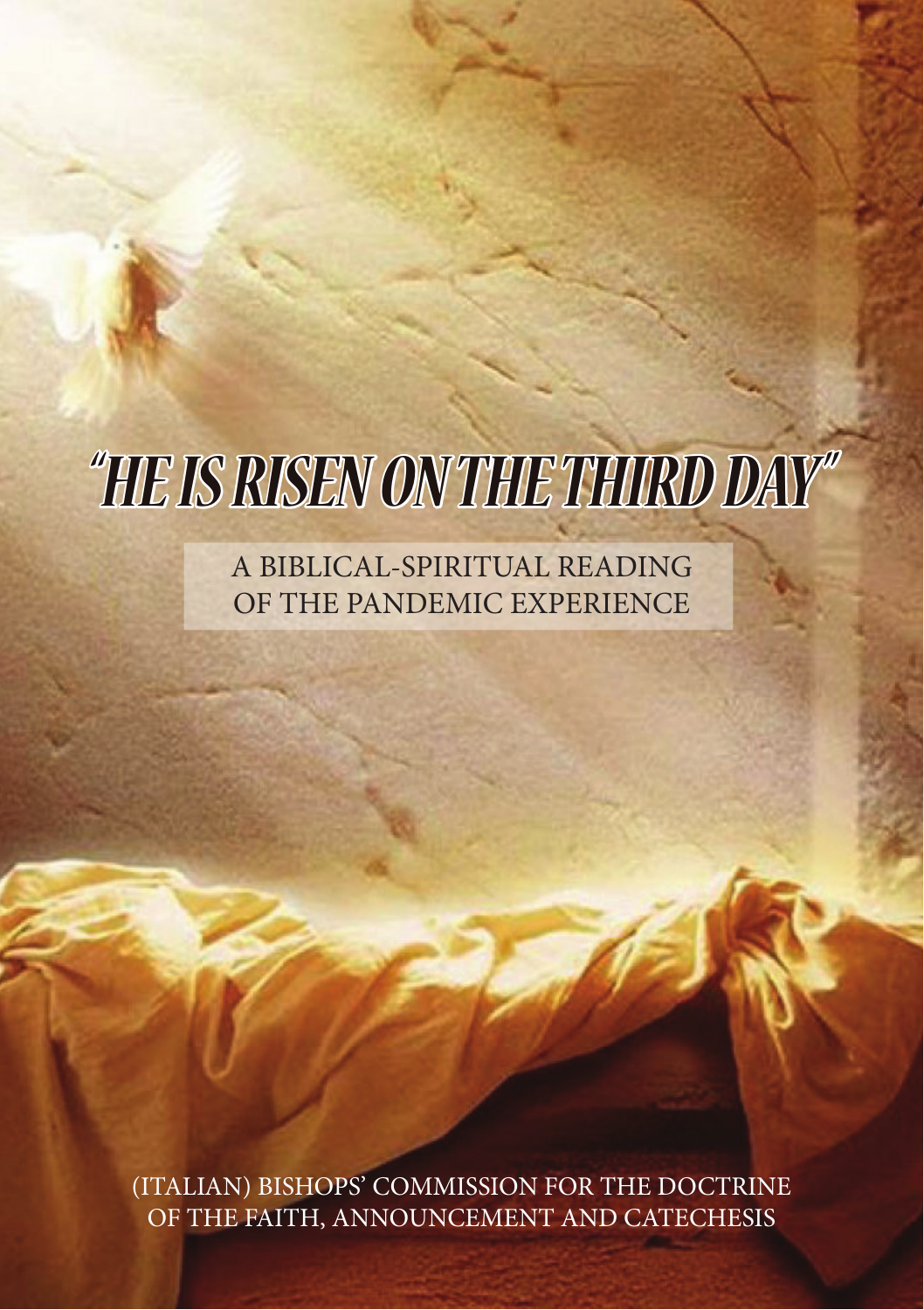## *TIME OF LISTENING*

"The joys and the hopes, the griefs and the anxieties of all people today, especially those who are poor or in any way afflicted, are the joys and



hopes, the griefs and anxieties of the followers of Christ. Indeed, nothing genuinely human fails to raise an echo in their hearts." (*Gaudium et spes*, 1) That is what the Council taught us. And it is with this spirit, with openness of heart, that we want to allow ourselves to be interrogated about the consequences marking our country, and other countries, in the aftermath of the Coronavirus pandemic.

Addressing ideally both believers and non-believers, as Pastors we want to suggest a "spiritual and biblical reading" of this experience regarding all of us, first of all, as human beings.

These few words express the core of the faith of the believing community and the trust in a grace that was given to us and continues to expand in space and time. For us, human time and God's eternity meet there, becoming the center of history, the basic criterion, the interpretive key for the whole reality.

It is time to listen together to the voice of the Spirit that Jesus handed over to us on the cross (cfr. Jn. 19:30) and in the Cenacle. (cfr. Jn. 20:22) The task of the Spirit is to make known the truth of what is happening. (Jn. 16:13) Therefore, we will try to approach our reality, allowing ourselves to be guided by the Spirit's voice, treasuring, first of all, some of the pages of the Bible that recount the final hours of Jesus' earthly experience. In those pages is an open space in which believers can encounter the Lord anew, while non-believers can feel their questions are accepted and protected.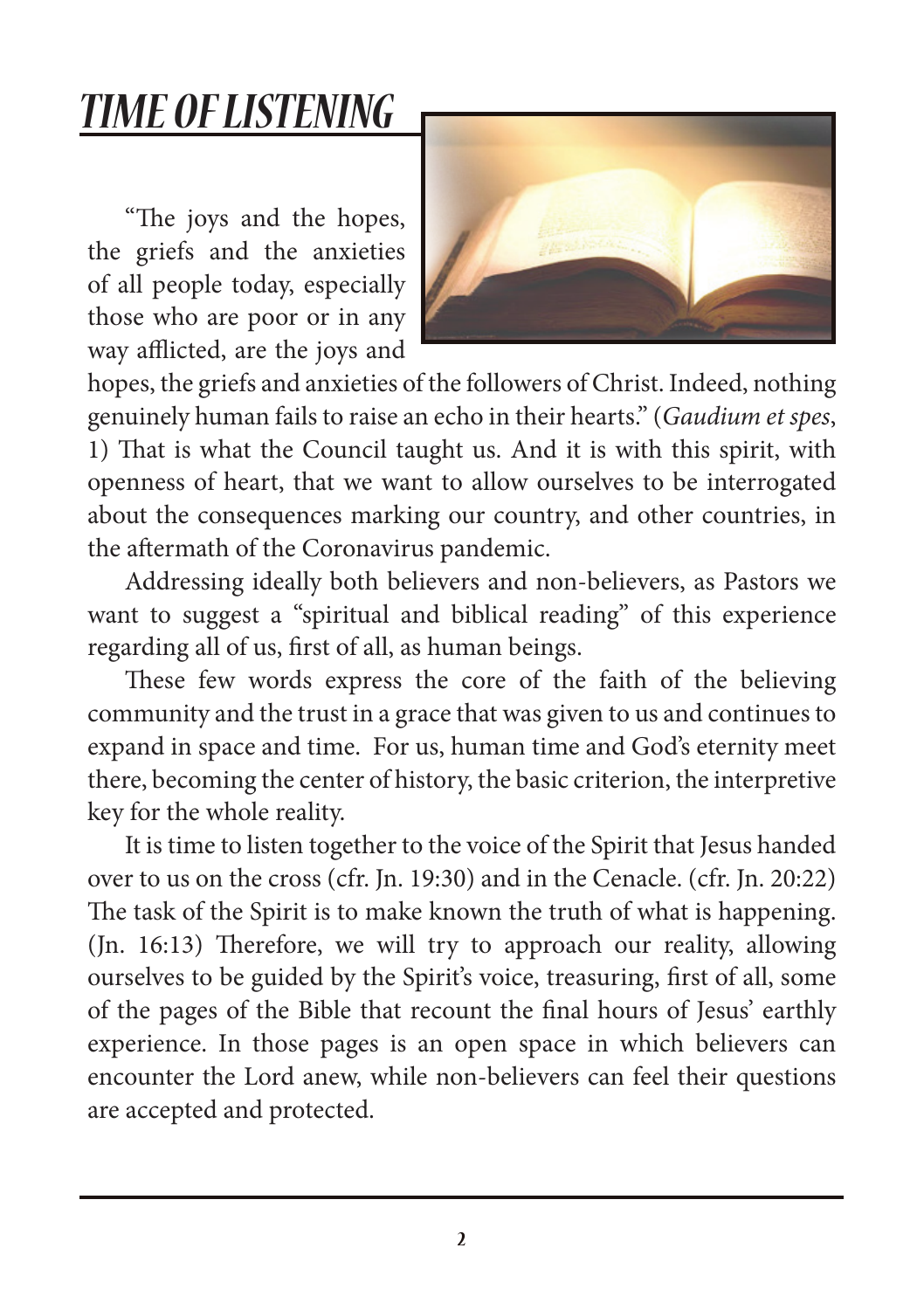### *THE TRAGEDY OF FRIDAY*

"My God, my God, why have you abandoned me?" (Mr. 27:46) In the gospel account, the cry coming from the heart of the Crucified Jesus remains, for the moment, unanswered.



We can imagine that Jesus' family members or friends, those who had remained near or those who had strayed have made these words, "Our God, why have you abandoned us?" their own.

During these months of the pandemic, all of us have asked the sense of such an unpredictable and tragic experience. "Darkness came over the whole earth." (Mt. 27:45) It is as if those three hours from noon to three in the afternoon on Friday now had expanded, encompassing our world with the darkness of suffering and death.

The pandemic revealed the world's pain. It certainly produced some pain and will produce some in the future as well, with vast and persistent economic and social consequences. These are profound sufferings: such as the death of our loved ones, especially the elderly, without the closeness of family affection, the sense of helplessness of doctors and nurses, the loss of institutions, the doubts and faith crises, the reduction or loss of work, the limitation on our social relationships.

The pandemic has also abruptly awakened those who thought they could sleep securely in their beds of injustice and violence, hunger and poverty, wars and diseases: disasters caused in large part by an economicfinancial system based on profit, which fails to integrate fraternity in social relationships and protecting creation. The Coronavirus has shaken superficiality and carefreeness and denounced another, no less serious pandemic often recalled by Pope Francis: that of indifference. The picture of the world with zones colored red indicating the spread of the virus, makes us think of the biblical image of the ground that is "red" due to its being soaked by the brother's blood "crying out" to God. (cfr. Gn. 4:10)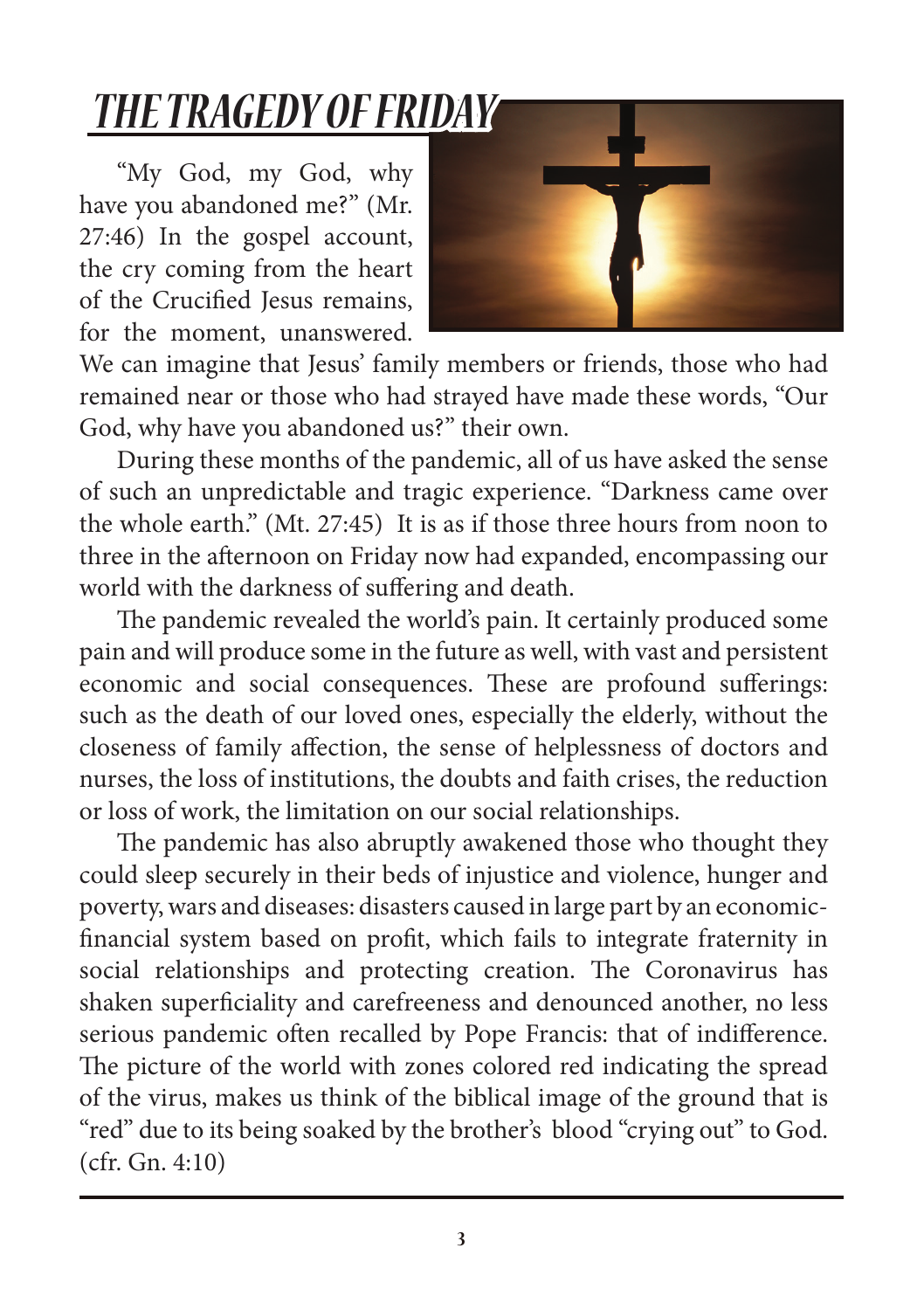All this is summed up in the shout of pain launched by the Crucified Jesus toward heaven, almost an accusation to God, a dramatic question of meaning posed in the face of death: why so much suffering in the world? It is an interrogative resonating in everyone's heart, believers and non-believers alike, and begs for a reaction.

However, on Calvary there are other people. Near the cross, there are some women, the beloved disciple, the centurion, Nicodemus, Joseph of Arimathea. Of course, they are few, but they represent the rest of humanity capable of "standing" under the cross (cfr. Jn. 19:25) to keep Jesus company, to accompany Him to His death, to guarantee Him a dignified burial. Thus, that Friday is revealed as a day not only of violence and death, but of compassion and sharing as well.

If we look at our present day in the light of this scene, we cannot fail to recognize that , first of all, the doctors, nurses, and healthcare workers have been "standing" under the cross of the infected people. Community ministers, pastoral ministers and volunteers, catechists and those working in Caritas, have alleviated material, psychological and spiritual poverty. Journalists have brought images and words of hope into homes, hospitals, homes for the elderly and detention centers. Law enforcement and many volunteers have served the communities with courage and dedication. The citizens have largely responded with a great sense of responsibility to the restrictive norms dictated by national and local institutions.

Even though, at times, problems have not been lacking, families have turned out to be places of new relationships, true and proper "domestic Churches" where prayer has flourished, as well as celebrations of the Easter season, reflection and works of charity. Even so, they rediscovered their "baptismal priesthood" and "spiritual worship" that do not always receive adequate space in the life of our parishes.

Christian denominations have come together for some times of prayer, deepening the traditional ecumenical ties. And some Muslim communities and those of other religions have expressed closeness and solidarity.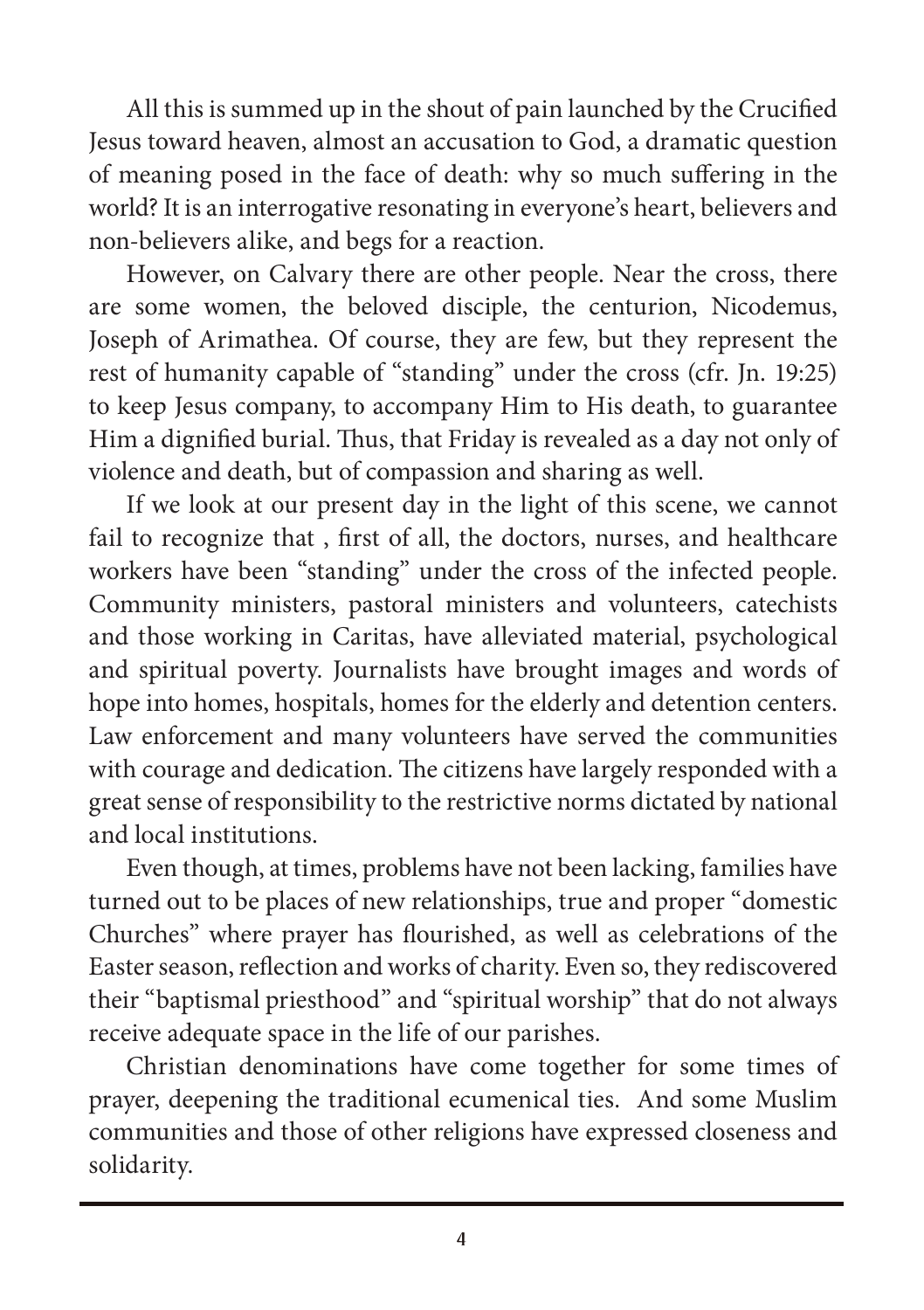On closer inspection, the Good Friday of human history brings with it the abyss of pain, but also new gestures of faith and charity, touching their frailties and attentive to personal relationships. Never before have the calls of Pope Francis in *Evangelii Gaudium* sounded like a true pastoral program: "Realities are more important that ideas." (n. 231) "I prefer a Church bruised, hurting and dirty because it has been out on the streets, rather than an Church which is unhealthy from being confined and from clinging to its own security." (n. 49) "The pace of this process must be steady and reassuring, reflecting our closeness and our compassionate gaze, which also heals, liberates and encourages growth in the Christian life." (n. 169)

#### *THE SILENCE OF SATURDAY*

"He was buried." (1Cor. 15:4) After death, Jesus allowed himself to be taken down from the cross, laid on the ground, wrapped in cloths, placed in a tomb darkened by a large



stone. What the body of Jesus underwent is invaluable passivity, which reveals our same passivity: we come to the world because we are loved and welcomed by others, we are nourished and clothed by others and, in the end, we will no longer be masters of our own body, we will be handed over to others and to the earth. Whether we want it or not, we are "dependent," we are limited.

The virus dealt a fatal blow to the delirium of omnipotence, to selfsustaining scientism, to the promethean tendency of contemporary people. It created a deep restlessness, almost a planetary trauma, especially in the rich and industrialized areas of the earth: a corresponding bewilderment regarding their sense of security, which easily became swagger. Suddenly, this part of humanity also had to deal with their limitations, with their putting themselves in someone else's hands, with a huge stone at the entrance to the tomb.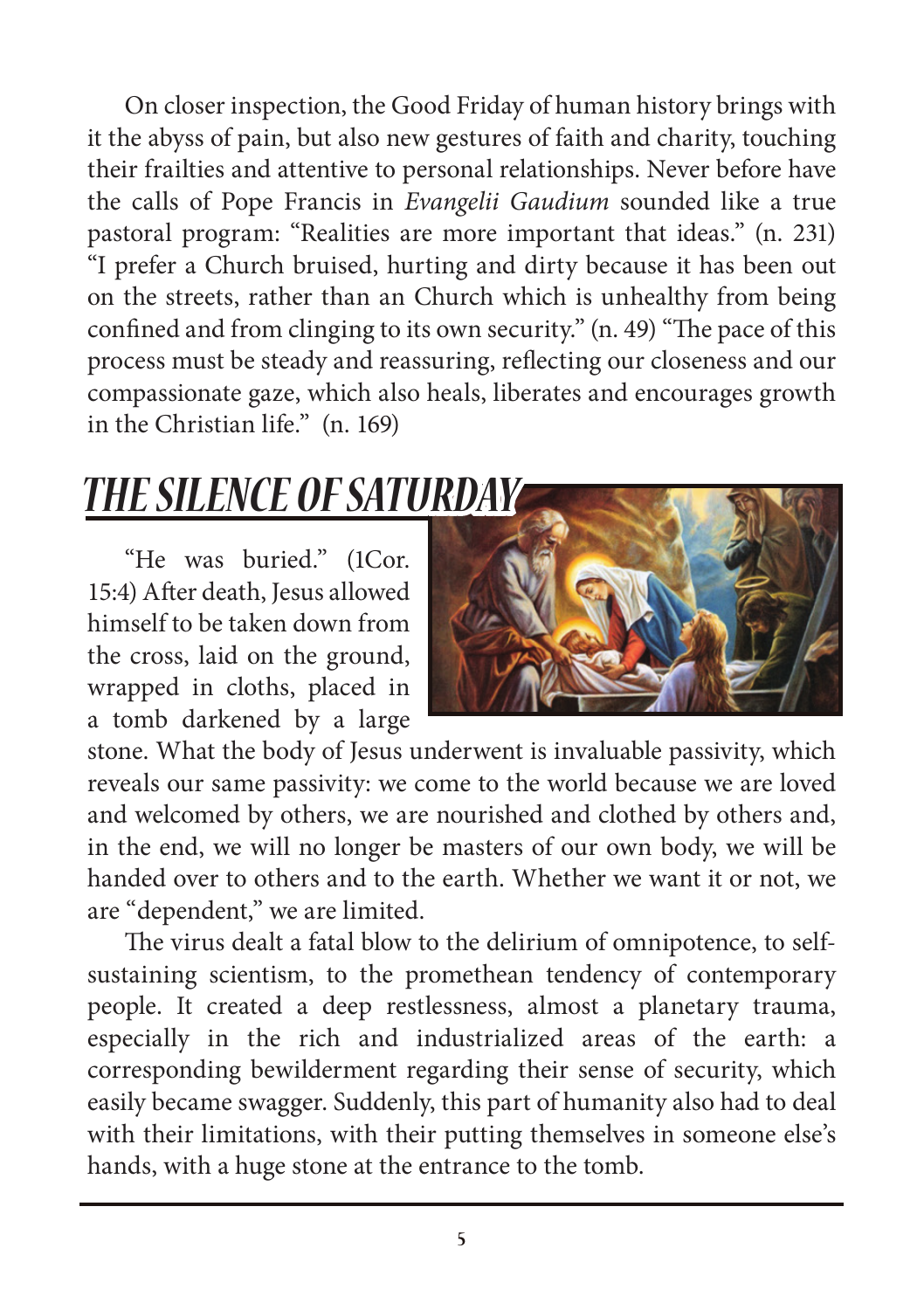And, as Pope Francis reminded, there is the realization that "we are in the same boat." (March 27, 2020) There are no secure ships and broken rafts, but a single large ferry upon which a few thought they could reserve privileged compartments. Now, one could say, "we are in the same tomb." We share fear and death, anxiety and poverty. We all, without distinction, are in a hurry to get out of the tomb. We would like to rise again immediately after Golgotha. But a temptation lurks in this haste: that of considering the pandemic a bad parenthesis, rather than a test for growth; a *chrónos* to make slide by as quickly as possible, rather than a *kairós* to seize upon and by which to let ourselves be taught.

The day after Jesus' death is marked by silence. Not an empty silence, but one filled with expectation and sharing.

Jesus "learned obedience from the things he suffered." (Heb. 5:8) Suffering, which, as such, should never be sought and procured, can become a school. The dramatic happenings of an event, which we did not choose, gave us the opportunity to enter in humbly in order to purify our gaze and our faith itself.

During these months, unfortunately, misleading theological interpretations of the origins of the pandemic have also been put forth again, presented as God's punishment or scourge for the sins of people. They are interpretations that have the bitter taste of the words of Job's friends, who, presuming to give a "logical" explanation, end up not feeling the pain of the one suffering and therefore, not thinking according to the God of the Bible.

In the silence of Saturday, another unseemly attitude has surfaced: the miracle temptation. Some gestures, that have little to do with the humble purity of the liturgy, rather reveal the difficulty of remaining in the tomb, sharing the questions and anxieties of each person in the face of death, and accepting to turn to God, omnipotent in love, with maturity and subdued tones.

The experience of this time has strongly put forth again another important aspect of Holy Saturday: to go without the Eucharist. A sincere attachment of many priests and the faithful to the Mass and communion has arisen. The close tie between the Eucharistic body and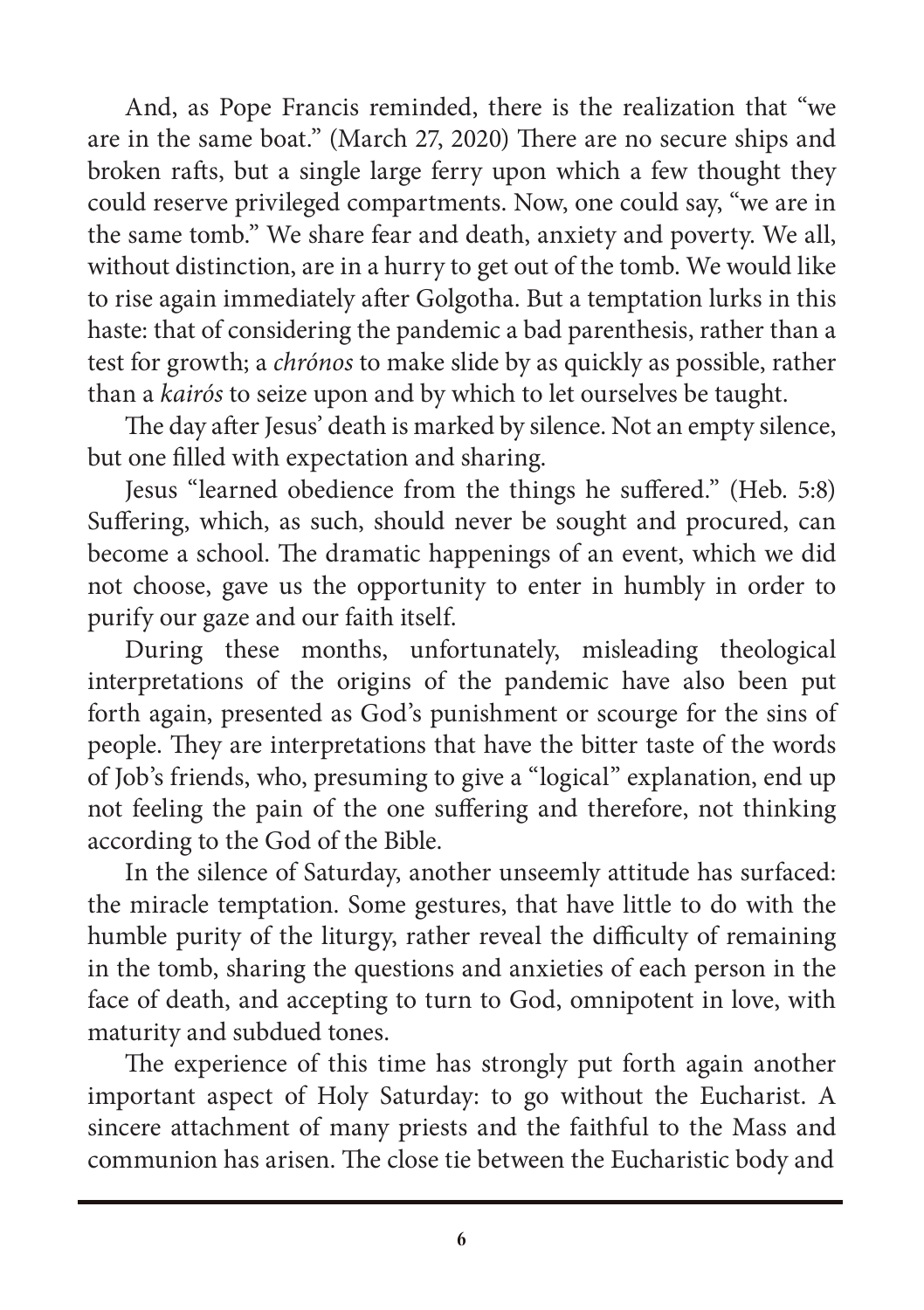the ecclesial body – from which the famous expression "The Eucharist makes the Church" comes – has been proven true once again, however, experienced in the form of absence. But the scene was unusual. On the one hand, the Eucharistic body was re-enacted on the altar by the priests, but on the other hand, the ecclesial body was forced to stay away from the altar, the table and communion. It was an unnatural separation, for however much the television broadcasts could partly fill in for it, supplemented by home celebrations. Nonetheless, an extended doing without the Eucharist belongs to the experience of dwelling in the tomb, awaiting the resurrection. From our sharing of the situation that many Christian communities around the world are forced to endure due to persecution or scarcity of priests, we can learn to more greatly appreciate the Eucharistic celebration and the mandate of charity given to us: Eucharistic communion is, in fact, aimed at ecclesial communion and service to our brothers and sisters. (cfr. 1Cor. 11:17-29)

It is by no means easy to courageously remain at peace in the tomb. It is, however, a necessary movement toward attentive listening to our brothers and sisters, toward a deep sharing of frailty, toward a recovery of prayerful silence, toward authentic reliance on the Lord.

#### *THE HOPE OF SUNDAY*

"He is risen … and he appeared." (1 Cor. 15:5) The announcement of the "third day" launched by St. Paul in the *kerygma* of the Letter to the Corinthians resonates in the



forms of hymns and narrations throughout the New Testament: the socalled "apparitions" are unique experiences capable of deeply renewing life. In fact, through his death, Jesus changed the direction of history. It is not His exclusive privilege. He is risen as the first fruits of those who have died" (1 Cor. 15:20), as the firstborn of the dead" (Rev. 1:5), first of all, because He opens the tomb of each of us.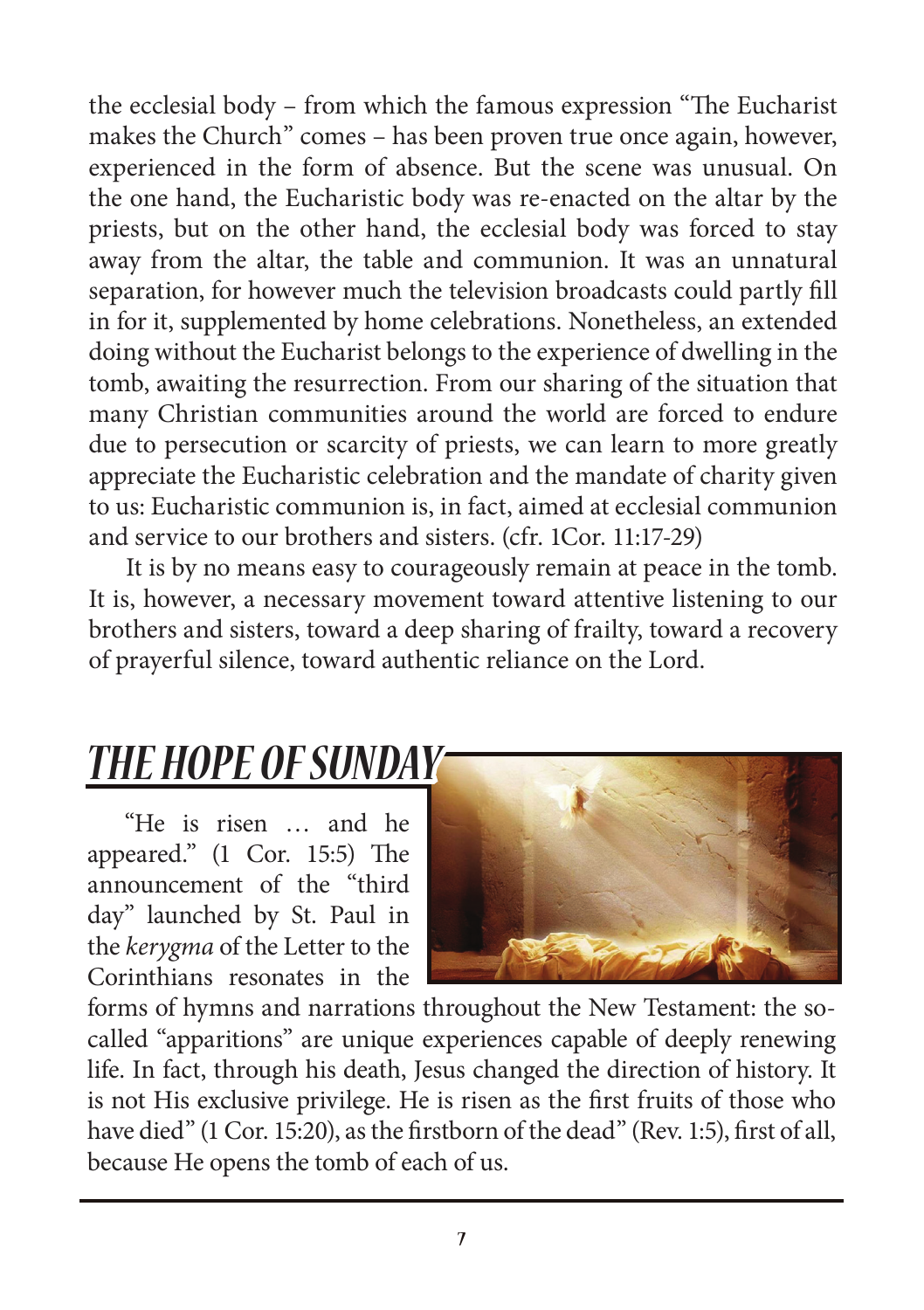Jesus rises only on the third day, when death had seemed to swallow him up forever, when the stone seemed to have entombed him definitively. Only on the third day, because the resurrection is true and credible when it embraces death and burial. The body of the risen Jesus is fully "transfigured", because he had previously accepted to be completely "disfigured." His glory shines because he passed through full solidarity with humanity. He accepted everything human, even its most horrible aspects.

The pandemic tested the proclamation of Christian hope, the "blessed hope" of which the liturgy speaks. Perhaps it also revealed the limitations of an overly abstract preaching on eternal life, hurriedly concerned when not simply silent, to refer to the beyond without spending the right time on Golgotha and in the tomb. In spite of the attempts to renew the proclamation of Christian hope, (cfr. Benedict XVI, *Spe Salvi*) we have remained anchored to a concept according to which immortality and the resurrection are "post" death topics, that is, regrading what we will be after death. In Western culture, topics like the end and beyond have largely been removed. Death, embarrassing and bothersome, has undergone two attempts at neutralization: with silence or, on the contrary, with turning it into a show. Eternal life, with all its implications – judgment, heaven, purgatory, hell, resurrection – is trivialized or relegated to the shelf of symbolic evocation: two attempts to exclude it from the earthly horizon, from human things worth aiming at.

For us Christians, yes, it is a question of terminology, but it is above all a question of experience and testimony. Certainly, the terminology needs to be updated, not just on a theological level, but also in pastoral practice and preaching. But, above all, it is necessary to know how to gather the signs of eternal life within our everyday earthly life. John's Gospel often talks of eternal life and the resurrection in the present, for example with Jesus' concise words to Martha. "I am the resurrection and the life." (cfr. Jn. 11:25) Those who walk toward a desirable goal accept the difficulty of the journey without losing heart. Those who walk in the hope of eternal life find traces of eternity even in the gesture of giving a drink of water to a little one. (cfr. Mt. 10:42) Gospel in hand,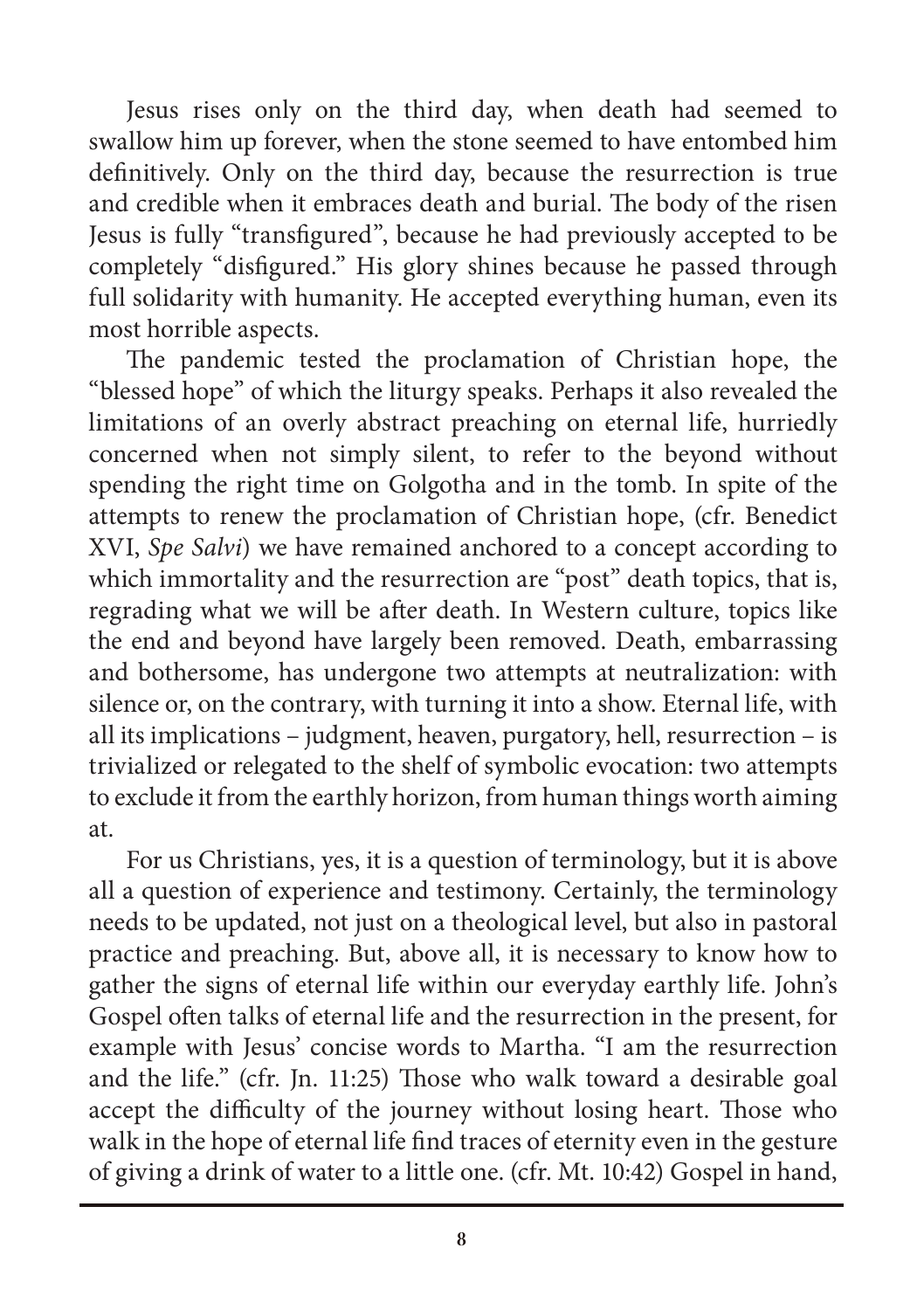the final exam formulary will be very simple: "Did you help me when I was hungry or thirsty, when I was naked and poor, when I was a foreigner, sick and imprisoned." (cfr. Mt. 25:31-46) "Ultimately, at the end of our lives we will be judged on love." (St. John of the Cross)

The proclamation of Christian hope (Rm. 5:5) is far from an alternative to human hope: having it sometimes presented as a collection of abstract truth unrelated to our earthly existence and its expectations, has laid it open to the accusation of alienation, vain hope or compensatory fantasy. Christian eschatology is actually an anthropology claiming fullness, a charity that begins to take shape in the present and is oriented to its fulfillment. Without this horizon, every germ of love, each project, desire and dream would be mercilessly shattered: it would really be a deception of our life on earth, if a virus or an earthquake, a distraction in a car or a moment of desperation were enough for everything to end, forever.

Christian hope is based on the experience that the believing community has of the Risen One. Eight day after Jesus' resurrection, the disciples are again in the Cenacle, in a house with closed doors. (cfr. Jn. 20:19) They have an anguished perception of the risk they run outside that environment, which they now feel as reassuring but in the long run they know is too cramped. The Risen Lord comes to them in that closed space where they have taken refuge. The encounter happens, first of all, on the first day after *Shabbat*, that is the first work day after the day of rest and celebration. The Risen Jesus comes to activate processes of evangelical life into the everyday time of the disciples.

It does not say how long He stayed with the disciples. It can be assumed that He was there for the time needed to reassure them, to catechize them on the mysteries of faith and to motivate them to a new way of life. If, on the one hand, the trauma of Jesus' violent death had disoriented the disciples and made them lock themselves away, on the other hand, it had paradoxically solicited questions like those of Thomas – "If I do not see the signs of the nails in his hands and put my finger in the sign of the nail and do not put my hand into His side, I will not believe" (Jn. 20:25) – which now find a response in the Risen One.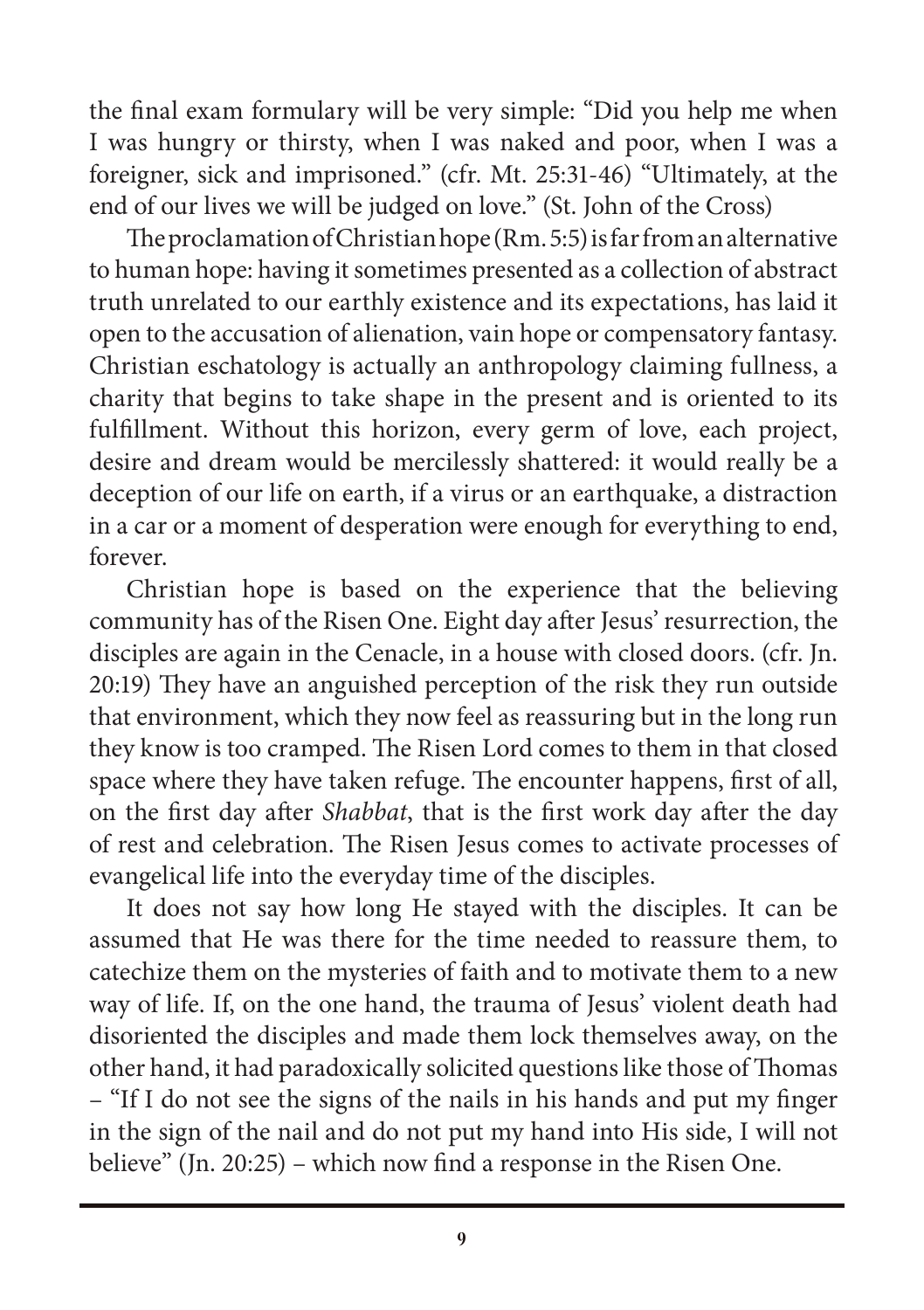The event of Jesus' resurrection puts our desire for life on a level of real possibility. His resurrection entails the definitive transfiguration of his body, the entrance of the flesh into the divine dimension. His earthly body was invested by the Spirit and glorified, anticipating the final resurrection of each of us. "Christ's resurrection is not an event of the past; it contains a vital power which has permeated this world. Where all seems to be dead, signs of the resurrection suddenly spring up. It is an irresistible force. Often it seems that God does not exist: all around us, we see persistent injustice, evil, indifference and cruelty. But it is also true that in the midst of darkness something new always springs to life and sooner or later produces fruit. On razed land life breaks through, stubbornly yet invincibly. However dark things are, goodness always re-emerges and spreads. Each day in our world beauty is born anew, it rises transformed through the storms of history. Values always tend to reappear under new guises, and human beings have arisen time after time from situations that seemed doomed. Such is the power of the resurrection, and all who evangelize are instruments of that power." (*Evangelii Gaudium*, n. 276)